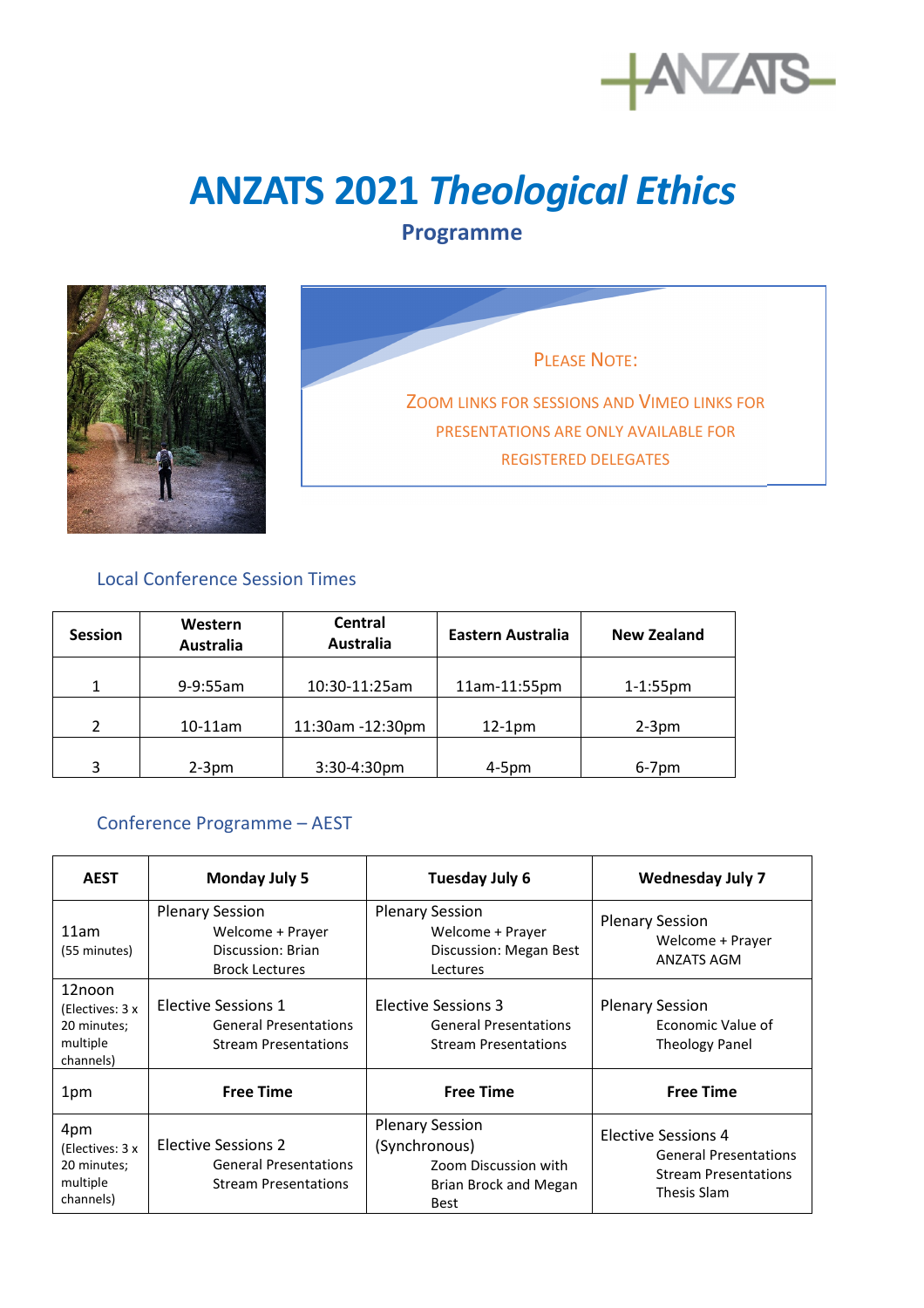| <b>MONDAY JULY 5</b>                |                                                                                                                                                                                                                                                          |                                   |                |                                                                                                                                                     |
|-------------------------------------|----------------------------------------------------------------------------------------------------------------------------------------------------------------------------------------------------------------------------------------------------------|-----------------------------------|----------------|-----------------------------------------------------------------------------------------------------------------------------------------------------|
| <b>AEST</b><br>11am<br>(55 Minutes) | Plenary Session - Moderator: Nigel Pegram<br>Welcome + Prayer: Michael O'Neil<br><b>Discussion: Brian Brock Lectures</b><br>Lecture 1: Paralysis, Exoskeletons, and Neuroimplants;<br>Lecture 2: Transhumanism and Christian Metamorphosis<br>Zoom Link: |                                   |                |                                                                                                                                                     |
|                                     |                                                                                                                                                                                                                                                          | <b>Stream + Moderator</b>         | Zoom Link / ID | <b>Presenters + Vimeo Link</b>                                                                                                                      |
|                                     |                                                                                                                                                                                                                                                          |                                   |                | <b>Samuel Curkpatrick</b><br>Ethical Commitment and Virtual Reality: Giving Impetus to Eagleton's<br><b>Materialist Vision</b><br><b>Chase Kuhn</b> |
|                                     | General                                                                                                                                                                                                                                                  |                                   |                | The Goodness of God and Morality                                                                                                                    |
|                                     |                                                                                                                                                                                                                                                          | (Michael O'Neil)                  |                | <b>DJ Konz</b>                                                                                                                                      |
|                                     |                                                                                                                                                                                                                                                          |                                   |                | The Kingdom of God as the Divine Machtergreifung ('Seizure of                                                                                       |
|                                     |                                                                                                                                                                                                                                                          |                                   |                | Power'): Insights into Karl Barth's Later Political and Eschatological<br>Thought                                                                   |
| 12noon                              | <b>Elective Session 1</b><br>General                                                                                                                                                                                                                     |                                   |                | <b>Jill Firth</b>                                                                                                                                   |
| $(1$ Hour)                          |                                                                                                                                                                                                                                                          |                                   |                | Reframing Jeremiah: Myopia, Dystopia, Heterotopia, Utopia                                                                                           |
|                                     |                                                                                                                                                                                                                                                          | (Nigel Pegram)                    |                | <b>Rachel Krohn</b><br>Do You See What I See? A Syntactic Analysis of the Verb r'h in the<br><b>Book of Genesis</b>                                 |
|                                     |                                                                                                                                                                                                                                                          |                                   |                | <b>David Ray</b>                                                                                                                                    |
|                                     |                                                                                                                                                                                                                                                          |                                   |                | Blame-Fixing in Psalm 78: An Attempt to Maintain Collective                                                                                         |
|                                     |                                                                                                                                                                                                                                                          |                                   |                | Innocence                                                                                                                                           |
|                                     |                                                                                                                                                                                                                                                          |                                   |                | <b>Malcolm Gordon</b><br>Paul's Appropriation of the Gethsemane Story in Romans 8:14-39                                                             |
|                                     |                                                                                                                                                                                                                                                          | <b>New &amp; Emerging</b>         |                | <b>Sebastian Salaske</b>                                                                                                                            |
|                                     |                                                                                                                                                                                                                                                          | <b>Scholars 1</b><br>(Myk Habets) |                | <b>Liberating Limits</b>                                                                                                                            |
|                                     |                                                                                                                                                                                                                                                          |                                   |                |                                                                                                                                                     |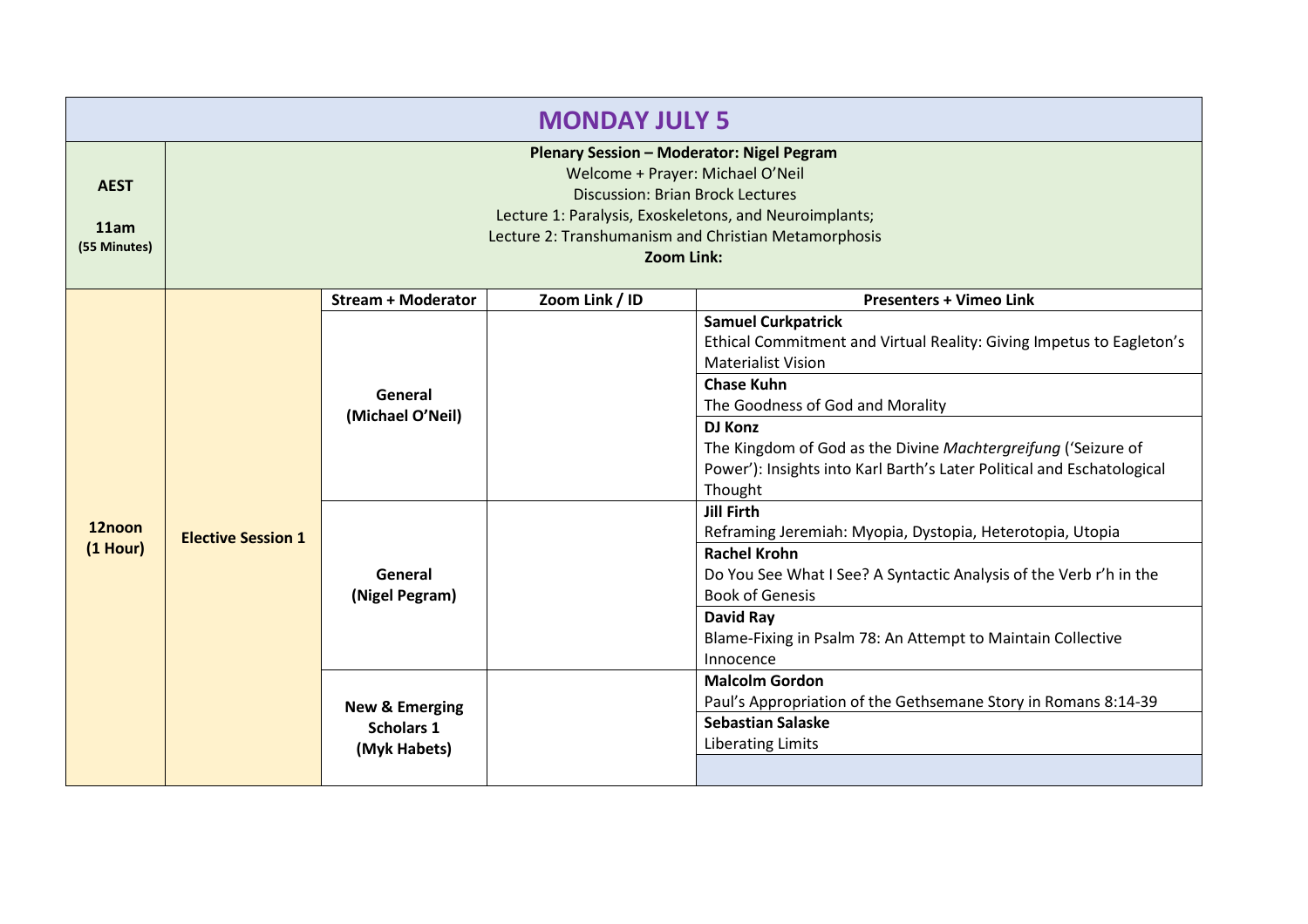|  | <b>New &amp; Emerging</b><br><b>Scholars 2</b><br>(Graeme Chatfield)                   | <b>Marshall Scott</b><br>A Comparison between the Elihu Creation Hymn and Yahweh's First<br>Speech in the Theophany in the Book of Job<br><b>Deborah Hurn</b><br>Biblical Regions of the Exodus and Wanderings Era: A New<br>Methodology<br><b>Paul Asnicar</b><br>The Problem of Participation in Paul: A Theological Study                                                                                                          |
|--|----------------------------------------------------------------------------------------|---------------------------------------------------------------------------------------------------------------------------------------------------------------------------------------------------------------------------------------------------------------------------------------------------------------------------------------------------------------------------------------------------------------------------------------|
|  | <b>World Christianity</b><br>and Diaspora<br><b>Theology 1</b><br>(Graham Joseph Hill) | <b>Graham Joseph Hill</b><br>Asian Australian Women in Ministry and Mission: Contributions,<br>Experiences, Inequalities, and Futures<br><b>Terry Pouono</b><br>Ua sopo le va: moving beyond boundaries of the Pacific diaspora<br>church towards multicultural churches<br>Hanna Hyun<br>Exceptio Beyond Diaspora: How to Reduce the Crisis of Ecclesiastical<br>Identity in Diaspora Mission from a Korean Theologian's Perspective |
|  | <b>Reading the Bible in</b><br>Australia 1<br>(Barbara<br>Deutschmann)                 | Naomi Wolfe<br>Reading the Bible in Australia: A place for Aboriginal and Torres Strait<br>Islander theologians?<br>Karyn Woodford<br>Depictions of 'White Jesus' in Eighteenth-century Britain and the<br>Treatment of Indigenous Australians during Settlement<br><b>Sam Freney</b><br>Judges and Kings: A distinction without a difference? Reading<br>the Pitjantjatjara Bible in Central Australia                               |
|  | <b>Catholic Epistles 1</b><br>(Sean du Toit)                                           | Laura J. Hunt<br>Honouring the Disobedient: Identity and Leadership in 1 Peter<br><b>Travis B. Williams</b><br>The Connection between Suffering and Sin in 1 Pet. 4:1b: Breaking the<br>Interpretive Impasse<br><b>Christopher Seglenieks</b><br>Conquering Faithfulness: The Rhetoric of Faith in 1 John                                                                                                                             |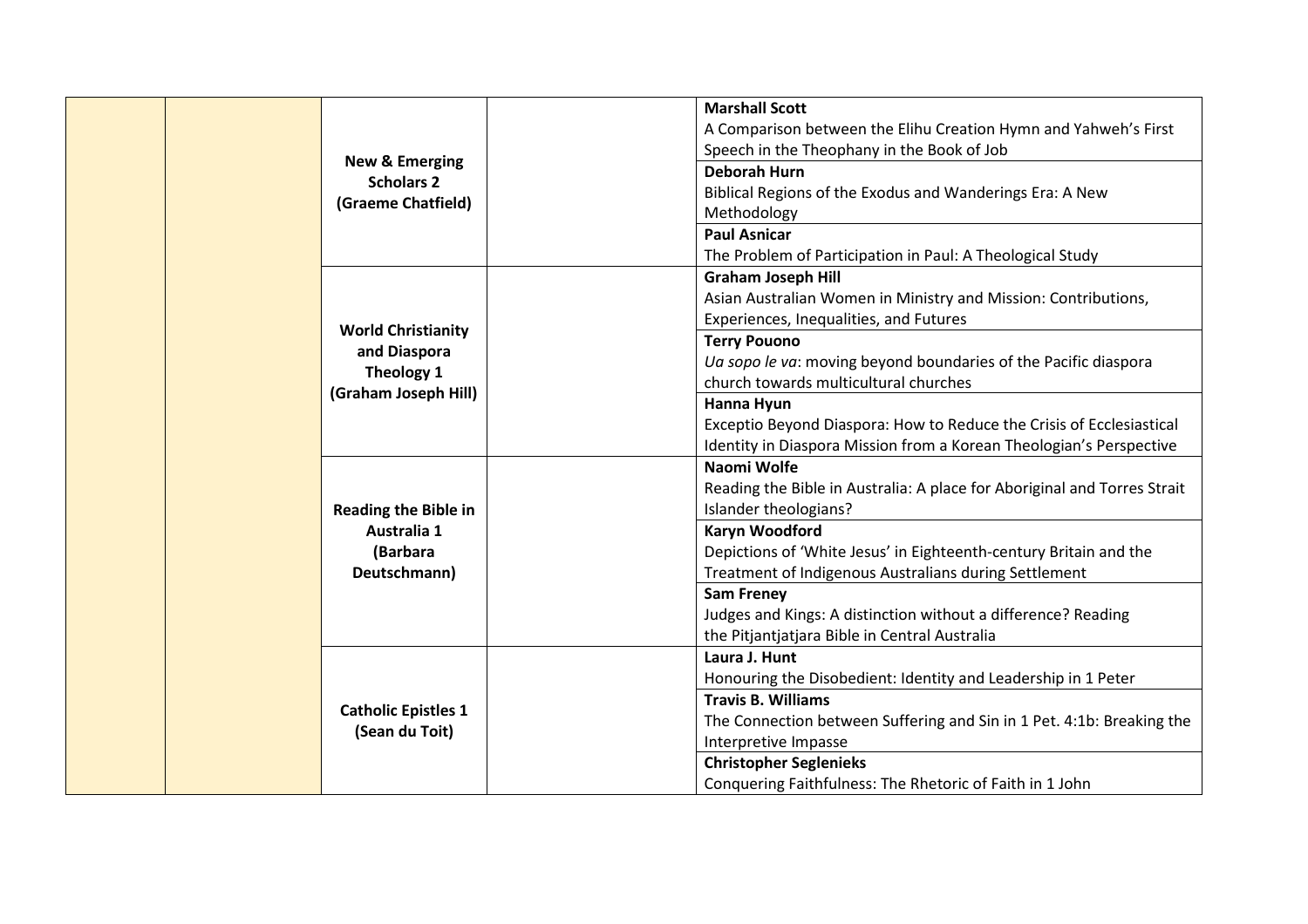| 1pm | Lukan Scholarship 1<br>(Sarah Harris)                                       | <b>Chris Johnstone</b><br>Eschatological Judgement in the 'Now'!<br><b>John Griffiths</b><br>Spirit-Baptised Flesh: An Ecological Reading of Acts 2:17-21<br><b>David Neville</b><br>Luke 21:10-11 as (parenthetical) Eschatological Preview: Exegetical<br>Considerations, Interpretive Implications, Moral Ramifications<br><b>Free Time</b>      |
|-----|-----------------------------------------------------------------------------|-----------------------------------------------------------------------------------------------------------------------------------------------------------------------------------------------------------------------------------------------------------------------------------------------------------------------------------------------------|
|     | General<br>(David Shaw)                                                     | <b>Caleb Day</b><br>Touchstones of Evangelical Ethics<br><b>Grant Buchanan</b><br>The Justice of God and the Church: Theological Ethics in Conversation<br>with the Apostle Paul and Michael Gorman                                                                                                                                                 |
|     | General<br>(Chris Johnstone)                                                | <b>Tim Bradford</b><br>Engaging the theological literature on Intersex/Disorders of Sexual<br>Development (DSD) with the Gospel of Matthew<br><b>Grenville Kent</b><br>Hugh Hefner's Missionary Position<br><b>Mark Jennings</b><br>Adiaphora: On the Israel Folau Case, Heterodoxy, and Heterosexuality<br>in Conservative Australian Christianity |
|     | <b>New &amp; Emerging</b><br><b>Scholars 3</b><br>(Megan Powell du<br>Toit) | <b>Bruce Riding</b><br>Scientific Revolutions, Paradigm Shifts, and Religious Conversions:<br>Thomas Kuhn's Insights Applied to Religion and the Humanities<br>Nixon de Vera<br>Revisiting the Concept of the Fall of Humanity                                                                                                                      |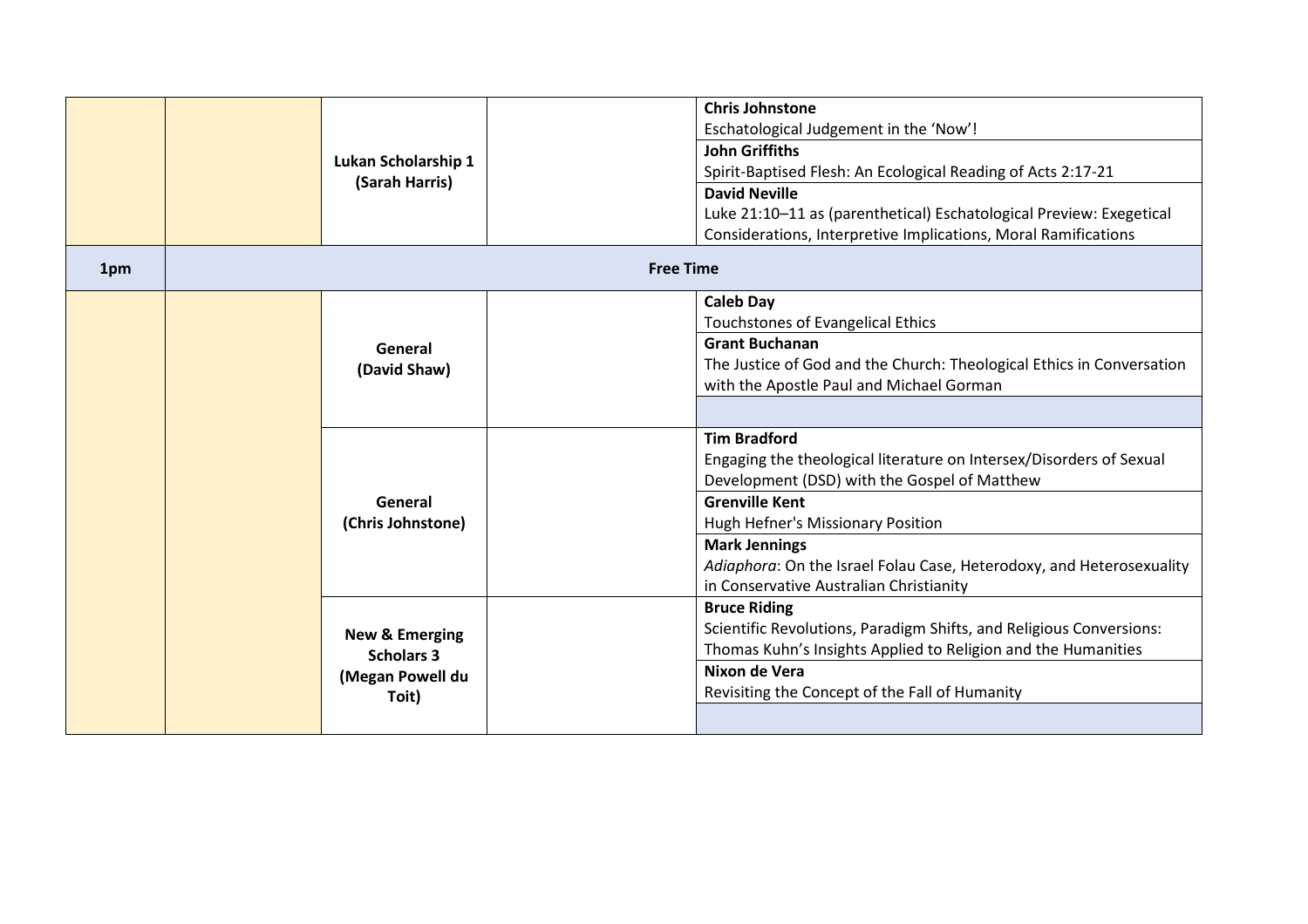|                              | Siu Fung Wu                                                              |
|------------------------------|--------------------------------------------------------------------------|
| <b>World Christianity</b>    | Reading Romans and Theologising with East-Asian-Australians              |
| and Diaspora                 | <b>Grace Lung</b>                                                        |
| Theology 2                   | Internalized Oppression in Chinese Australian Christians and its         |
| (Graham Joseph Hill)         | <b>Mission Impact</b>                                                    |
|                              | <b>Steve Taylor</b>                                                      |
|                              | Innovation Ecclesiologies and the Expanding of World Christianity        |
|                              | Maja Whitaker                                                            |
|                              | Shaping Our Bodies to Our Shape Our Selves: Contemporary Body            |
|                              | Theology in Practice                                                     |
| <b>Theological</b>           | <b>Louise Gosbell</b>                                                    |
| Anthropology 1               | 'We await a Savior, the Lord Jesus Christ, who will transform our lowly  |
| (Vicki Lorrimar)             | bodies to be like his glorious body' (Phil 3:20-21): Locating 'Disabled' |
|                              | Bodies in the Resurrection                                               |
|                              | <b>Simon Wayte</b>                                                       |
|                              | Restoring the Human Face of Christ in a Dehumanising World               |
|                              | <b>Emma Leitch</b>                                                       |
|                              | 'Bearing the dying of Jesus in the body': How discourse analysis         |
|                              | distinguishes between interpretations                                    |
| <b>Pauline Studies &amp;</b> | J. Andrew Cowan                                                          |
| <b>Early Christianity</b>    | 'The Spirit, the Sons of God, and the Seed of Abraham'                   |
| (John Frederick)             | <b>Mark Keown</b>                                                        |
|                              | Implications of 1 Corinthians 14:1-25 for Multicultural Church           |
|                              | Gatherings                                                               |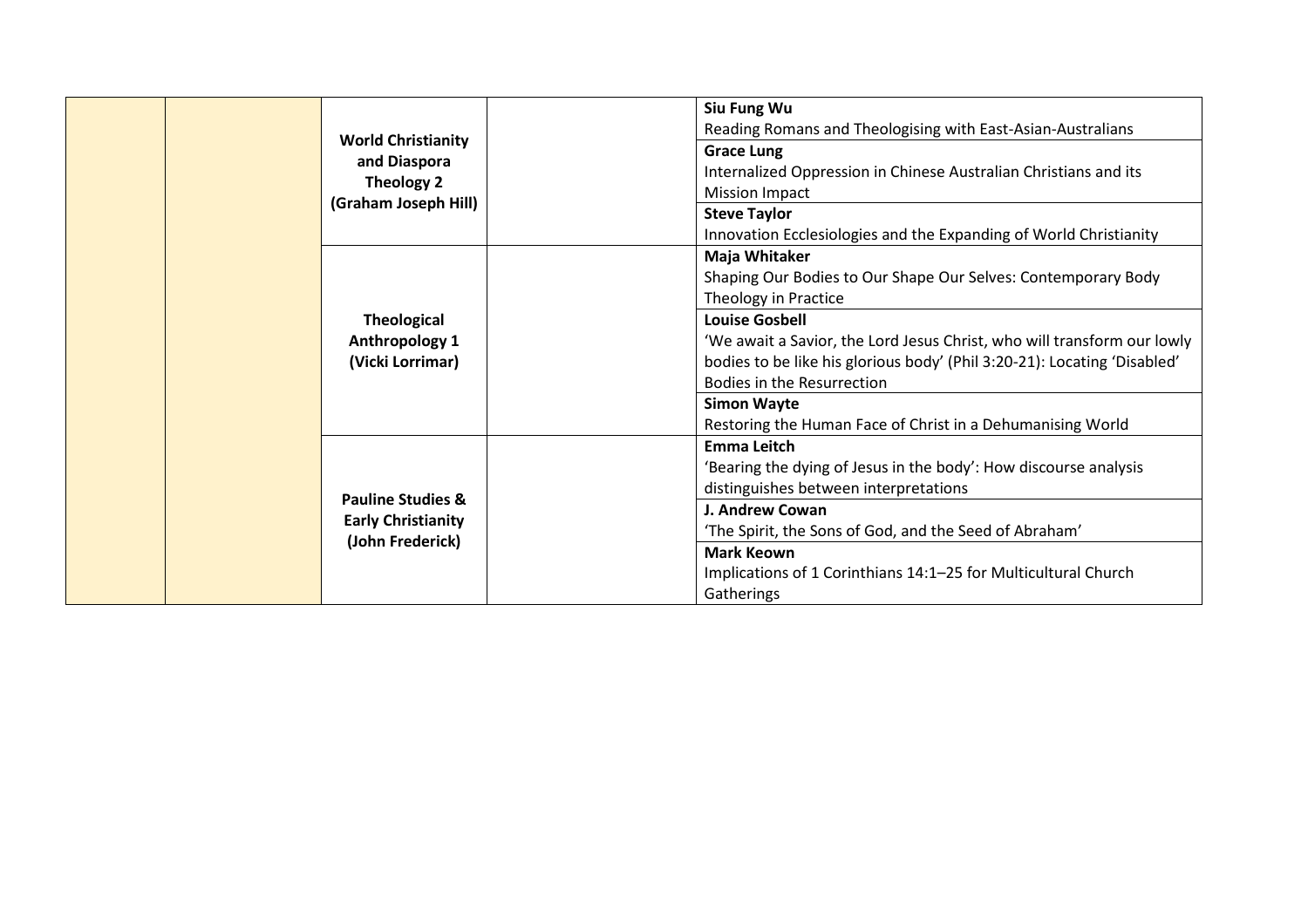| Liturgy & Worship<br>(Kieran Crichton)                   | <b>Ryan Lang</b><br>A Song in the Night: A Figural Reading of Three Songs in Christian<br>Scripture<br>Jane Lee-Barker<br>Following Christ: The Place of Liturgy and Worship in the Theological<br>Anthropology of Romano Guardini<br>Jennifer Wakeling<br>Textless Music as Christian Symbol within Worship (In Dialogue with<br>Paul Tillich, Karl Rahner, and Louis-Marie Chauvet) |
|----------------------------------------------------------|---------------------------------------------------------------------------------------------------------------------------------------------------------------------------------------------------------------------------------------------------------------------------------------------------------------------------------------------------------------------------------------|
| <b>Barth Studies</b><br>(Michael O'Neil)                 | <b>Chris Swann</b><br>Discipleship and Divine-Human Correspondence in Barth's Late<br>Doctrine of Sanctification<br><b>Michael Bartholomaeus</b><br>Barth, Dogmatics, and Proclamation<br><b>Mark Lindsay</b><br>A Barthian Challenge to Eisenhower's America: Markus Barth,<br>Chicago, and the Inauguration Sermon                                                                  |
| <b>Theological</b><br><b>Education</b><br>(Cathy Harris) | Di Hockridge<br>Forming Theological Students for Life Work and Ministry. A Learning<br>Design Framework<br><b>Glenda Hepplewhite</b><br>Experiences of Female Pentecostal Theological Students in Australia                                                                                                                                                                           |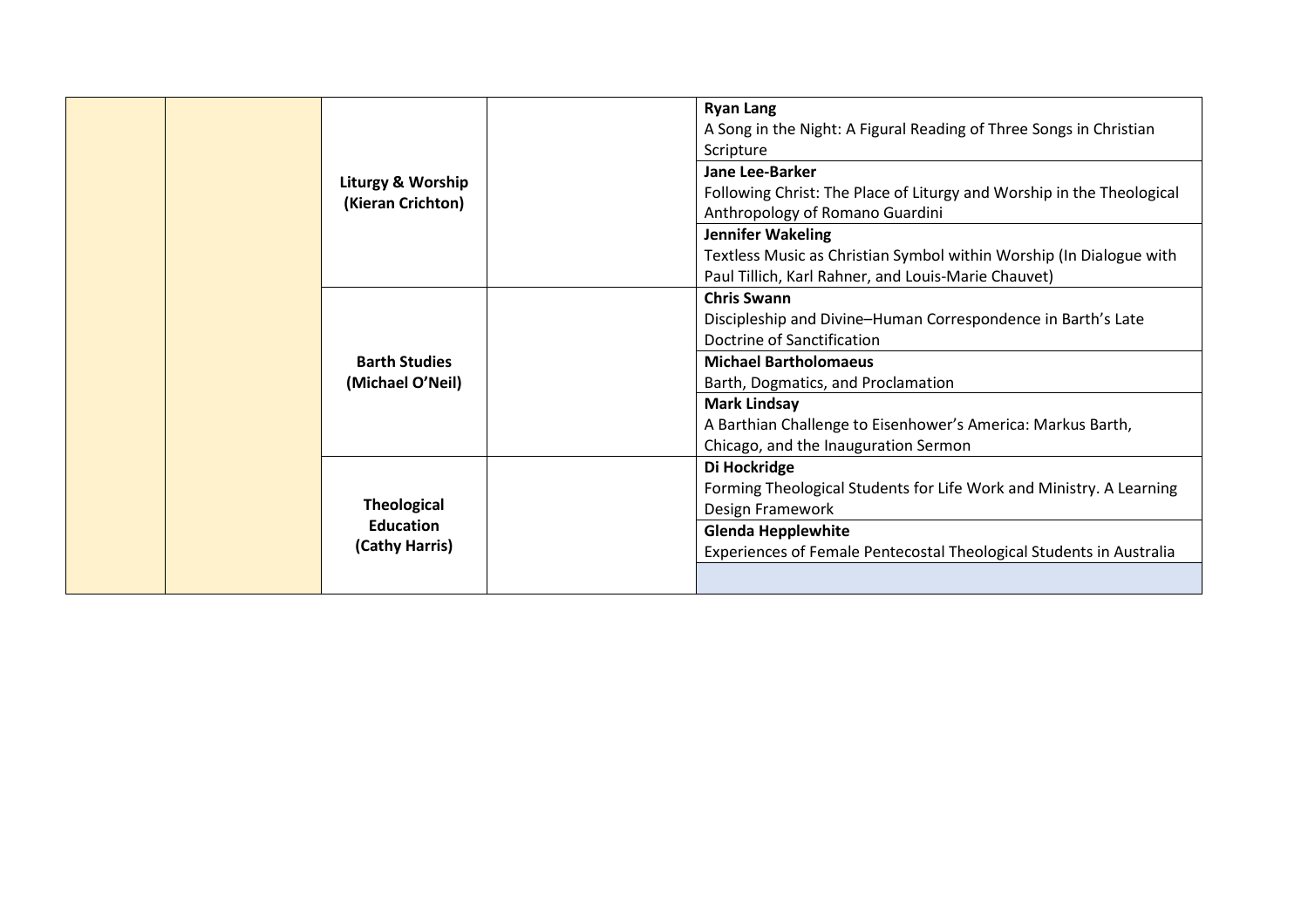| <b>TUESDAY JULY 6</b> |                                                   |                           |                            |                                                                                                                                                                                                                                                                                                                                                                                                                                                           |  |
|-----------------------|---------------------------------------------------|---------------------------|----------------------------|-----------------------------------------------------------------------------------------------------------------------------------------------------------------------------------------------------------------------------------------------------------------------------------------------------------------------------------------------------------------------------------------------------------------------------------------------------------|--|
|                       | Plenary Session - Moderator: Megan Powell du Toit |                           |                            |                                                                                                                                                                                                                                                                                                                                                                                                                                                           |  |
|                       | Welcome + Prayer                                  |                           |                            |                                                                                                                                                                                                                                                                                                                                                                                                                                                           |  |
| <b>AEST</b>           |                                                   |                           | Discussion with Megan Best |                                                                                                                                                                                                                                                                                                                                                                                                                                                           |  |
|                       |                                                   |                           | Lecture 1: Euthanasia 1    |                                                                                                                                                                                                                                                                                                                                                                                                                                                           |  |
| 11am                  |                                                   |                           | Lecture 2: Euthanasia 2    |                                                                                                                                                                                                                                                                                                                                                                                                                                                           |  |
| (55)                  |                                                   |                           | Lecture 3: Euthanasia 3    |                                                                                                                                                                                                                                                                                                                                                                                                                                                           |  |
| <b>Minutes)</b>       |                                                   |                           |                            |                                                                                                                                                                                                                                                                                                                                                                                                                                                           |  |
|                       |                                                   |                           |                            |                                                                                                                                                                                                                                                                                                                                                                                                                                                           |  |
|                       |                                                   | <b>Stream + Moderator</b> | Zoom Link / ID             |                                                                                                                                                                                                                                                                                                                                                                                                                                                           |  |
|                       |                                                   |                           |                            |                                                                                                                                                                                                                                                                                                                                                                                                                                                           |  |
|                       |                                                   |                           |                            | Theological Theological Interpretation of Scripture                                                                                                                                                                                                                                                                                                                                                                                                       |  |
|                       |                                                   |                           |                            | <b>David Tombs</b><br>'It is Not Your Fault. It is Not Your Shame': Why Seeing Jesus as Victim<br>of Sexual Abuse is Important                                                                                                                                                                                                                                                                                                                            |  |
|                       |                                                   | General                   |                            |                                                                                                                                                                                                                                                                                                                                                                                                                                                           |  |
|                       |                                                   | (Michael O'Neil)          |                            |                                                                                                                                                                                                                                                                                                                                                                                                                                                           |  |
|                       |                                                   |                           |                            | <b>Tom Brennan</b>                                                                                                                                                                                                                                                                                                                                                                                                                                        |  |
|                       |                                                   |                           |                            | Lecture 4: Euthanasia 4<br>Zoom Link:<br><b>Presenters + Vimeo Link</b><br><b>Myk Habets</b><br>The Creation Theology of Martin Luther and Its Relevance as<br>Christians Engage in God's Mandate to Love our Neighbours<br><b>Philip Kariatlis</b><br>Environmental Ethics: The Contribution of Ecumenical Patriarch<br>Bartholomew<br><b>Mick Pope</b><br>In the Beginning: Genesis 1, the Holiness School, and Christian ethics<br>in the Anthropocene |  |
| 12noon                | <b>Elective Session 3</b>                         |                           |                            |                                                                                                                                                                                                                                                                                                                                                                                                                                                           |  |
| $(1$ Hour)            |                                                   |                           |                            |                                                                                                                                                                                                                                                                                                                                                                                                                                                           |  |
|                       |                                                   |                           |                            |                                                                                                                                                                                                                                                                                                                                                                                                                                                           |  |
|                       |                                                   |                           |                            |                                                                                                                                                                                                                                                                                                                                                                                                                                                           |  |
|                       |                                                   | General                   |                            |                                                                                                                                                                                                                                                                                                                                                                                                                                                           |  |
|                       |                                                   | (Nigel Pegram)            |                            |                                                                                                                                                                                                                                                                                                                                                                                                                                                           |  |
|                       |                                                   |                           |                            |                                                                                                                                                                                                                                                                                                                                                                                                                                                           |  |
|                       |                                                   |                           |                            | <b>Steve Taylor</b>                                                                                                                                                                                                                                                                                                                                                                                                                                       |  |
|                       |                                                   |                           |                            | Bono's Scripture in Song: Theological Ethics in the Performing of the                                                                                                                                                                                                                                                                                                                                                                                     |  |
|                       |                                                   |                           |                            | U2 Catalogue                                                                                                                                                                                                                                                                                                                                                                                                                                              |  |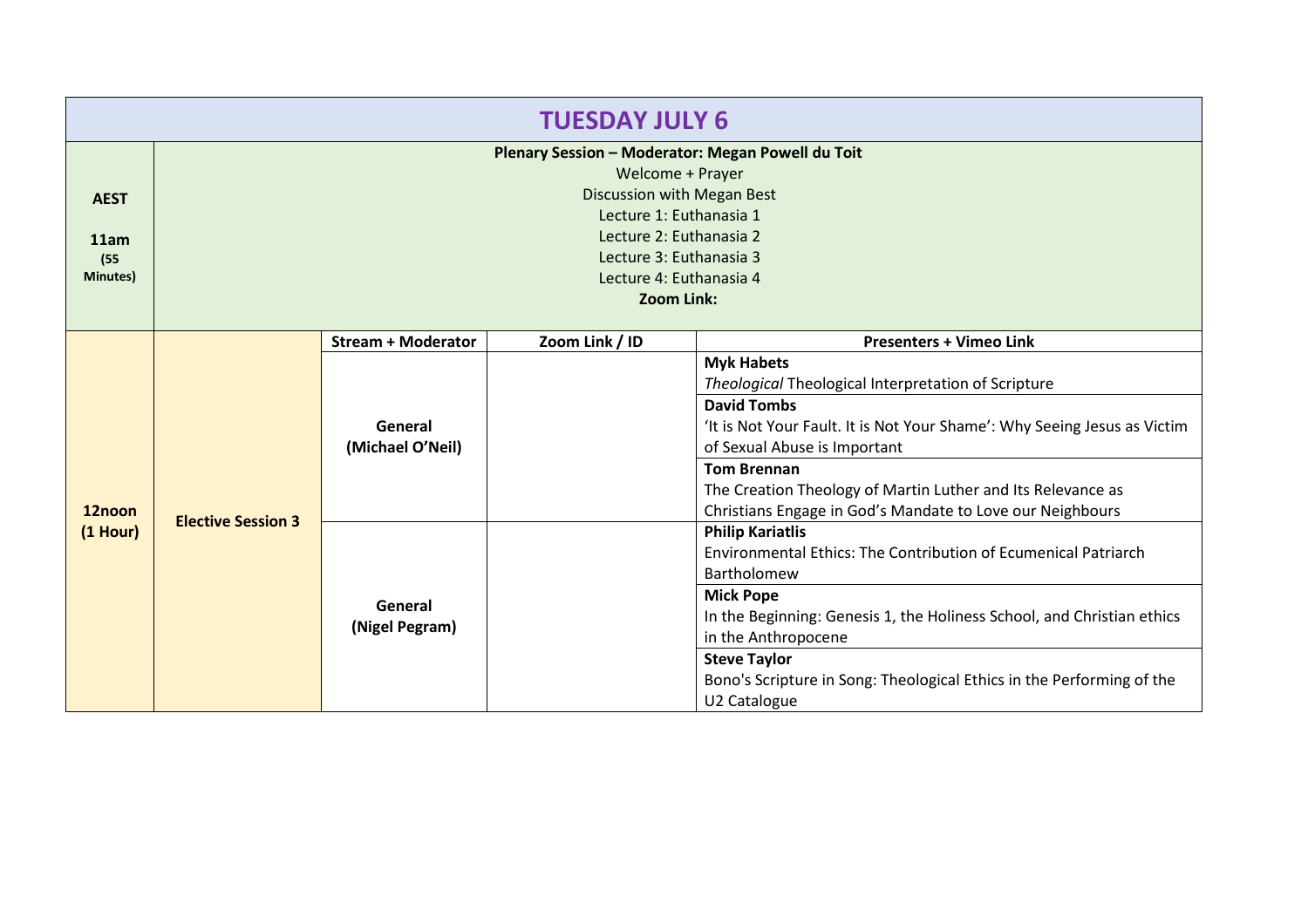|  |  |                                                                       | <b>Ryan Buesnel</b><br>The Sermon on the Mount and Christian Ethics in the Nazi Bible                                                                                                                                                                                                                                                                                                                                                                                                                                                                                                                                                                       |  |
|--|--|-----------------------------------------------------------------------|-------------------------------------------------------------------------------------------------------------------------------------------------------------------------------------------------------------------------------------------------------------------------------------------------------------------------------------------------------------------------------------------------------------------------------------------------------------------------------------------------------------------------------------------------------------------------------------------------------------------------------------------------------------|--|
|  |  |                                                                       | <b>James Snare</b>                                                                                                                                                                                                                                                                                                                                                                                                                                                                                                                                                                                                                                          |  |
|  |  | <b>New &amp; Emerging</b><br><b>Scholars 4</b>                        | God, the Decree and Creation: A Reformed Argument for the                                                                                                                                                                                                                                                                                                                                                                                                                                                                                                                                                                                                   |  |
|  |  | (Mark Lindsay)                                                        | <b>Eternality of Creation</b>                                                                                                                                                                                                                                                                                                                                                                                                                                                                                                                                                                                                                               |  |
|  |  |                                                                       | <b>Cathie Lambert</b>                                                                                                                                                                                                                                                                                                                                                                                                                                                                                                                                                                                                                                       |  |
|  |  |                                                                       | "Putting Flesh on the Bones": Contemporary Women's Relationship                                                                                                                                                                                                                                                                                                                                                                                                                                                                                                                                                                                             |  |
|  |  |                                                                       | with the Beguine Mystics through their Texts                                                                                                                                                                                                                                                                                                                                                                                                                                                                                                                                                                                                                |  |
|  |  |                                                                       | <b>Xiaoli Yang</b>                                                                                                                                                                                                                                                                                                                                                                                                                                                                                                                                                                                                                                          |  |
|  |  |                                                                       |                                                                                                                                                                                                                                                                                                                                                                                                                                                                                                                                                                                                                                                             |  |
|  |  | <b>World Christianity</b>                                             |                                                                                                                                                                                                                                                                                                                                                                                                                                                                                                                                                                                                                                                             |  |
|  |  | and Diaspora                                                          |                                                                                                                                                                                                                                                                                                                                                                                                                                                                                                                                                                                                                                                             |  |
|  |  | Theology 3                                                            |                                                                                                                                                                                                                                                                                                                                                                                                                                                                                                                                                                                                                                                             |  |
|  |  | (Graham Joseph Hill)                                                  |                                                                                                                                                                                                                                                                                                                                                                                                                                                                                                                                                                                                                                                             |  |
|  |  |                                                                       |                                                                                                                                                                                                                                                                                                                                                                                                                                                                                                                                                                                                                                                             |  |
|  |  |                                                                       |                                                                                                                                                                                                                                                                                                                                                                                                                                                                                                                                                                                                                                                             |  |
|  |  |                                                                       |                                                                                                                                                                                                                                                                                                                                                                                                                                                                                                                                                                                                                                                             |  |
|  |  |                                                                       |                                                                                                                                                                                                                                                                                                                                                                                                                                                                                                                                                                                                                                                             |  |
|  |  |                                                                       |                                                                                                                                                                                                                                                                                                                                                                                                                                                                                                                                                                                                                                                             |  |
|  |  | Liturgy & Worship 2                                                   |                                                                                                                                                                                                                                                                                                                                                                                                                                                                                                                                                                                                                                                             |  |
|  |  | (Kieran Crichton)                                                     |                                                                                                                                                                                                                                                                                                                                                                                                                                                                                                                                                                                                                                                             |  |
|  |  |                                                                       |                                                                                                                                                                                                                                                                                                                                                                                                                                                                                                                                                                                                                                                             |  |
|  |  |                                                                       |                                                                                                                                                                                                                                                                                                                                                                                                                                                                                                                                                                                                                                                             |  |
|  |  |                                                                       | Canaan Hymns: Songs from the Fields - A Grassroots Missiology of<br>the Chinese Church Movement<br><b>Natalie Swann</b><br>From Every Tribe and Nation": Multiculturalism in Christian Churches<br>in Suburban Melbourne<br><b>Suzanne Rowe</b><br>Tibetan Diaspora<br>Sam Hey<br>Examining Evangelical Music Contributions to Spiritual and Theological<br>Formation<br><b>John Frederick</b><br>Paleo-Orthodox Worship: How Apostolicity and Catholicity Leads to<br><b>Transformative Liturgy</b><br><b>Andrew P. Esnouf</b><br>"And Our Mouth Shall Shew Forth Thy Praise": Competing Accounts of<br>Social Ontology and Choral Evensong's Congregation |  |
|  |  |                                                                       |                                                                                                                                                                                                                                                                                                                                                                                                                                                                                                                                                                                                                                                             |  |
|  |  | <b>Reading the Bible in</b><br><b>Australia 2</b><br>(Deborah Storie) | <b>Meredith Lake Q AND A</b><br>Reading the Bible in Australia - Reflections and Response                                                                                                                                                                                                                                                                                                                                                                                                                                                                                                                                                                   |  |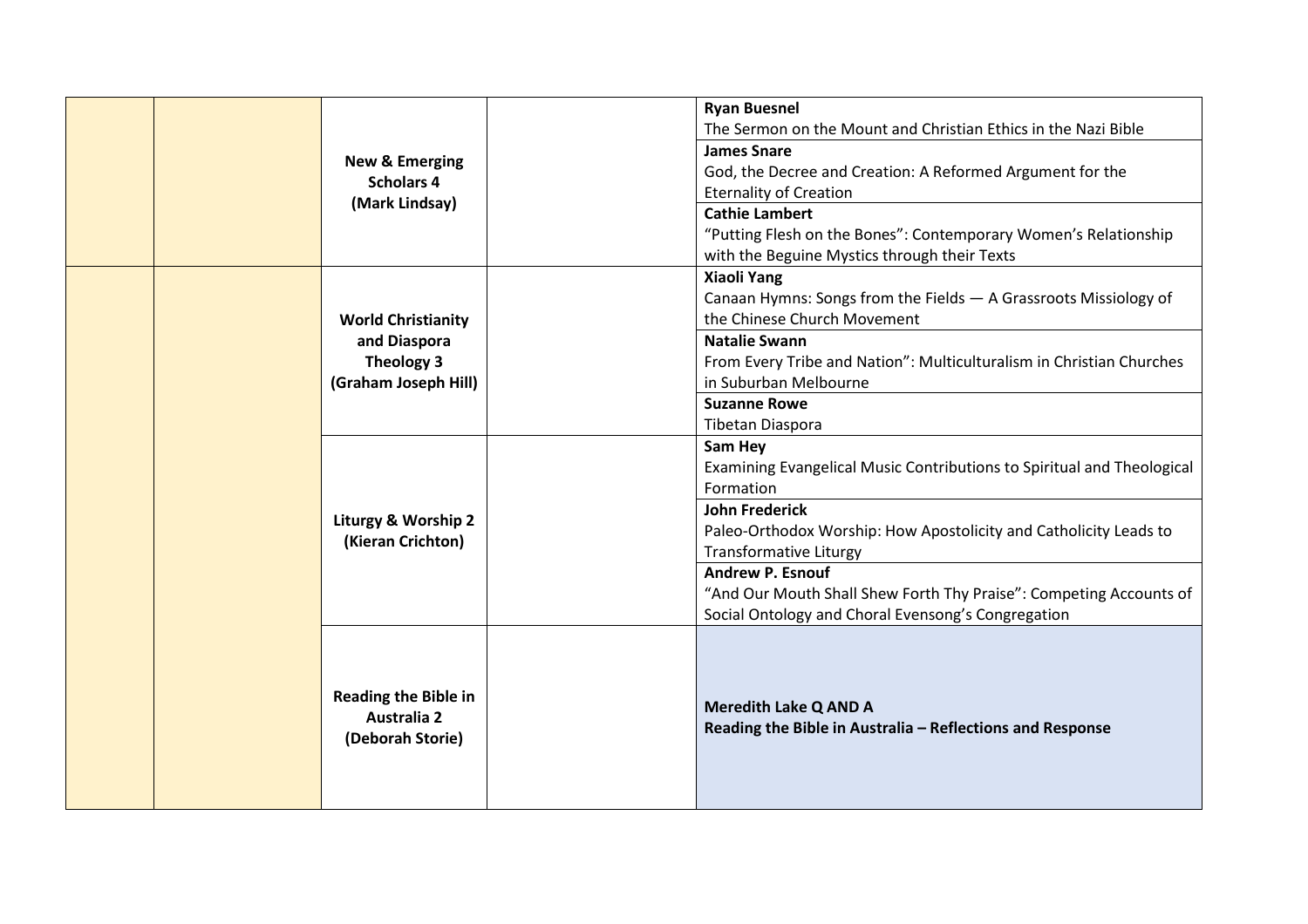|                   | <b>Theological</b><br><b>Anthropology 2</b><br>(Vicki Lorrimar)                                                                                       | <b>Sandra Godde</b><br>What Does It Mean to Be Human? Examining the Importance of<br>Embodiment for Personal Identity through a Transhumanist and<br>Christian Worldview<br>Glen O'Brien<br>'A Curious Machine: John Wesley's Theological Anthropology and the<br>Posthuman Future<br><b>Doru Costache</b><br>Beasts, People, and Gods in Clement of Alexandria<br><b>Mark Keown</b> |  |
|-------------------|-------------------------------------------------------------------------------------------------------------------------------------------------------|--------------------------------------------------------------------------------------------------------------------------------------------------------------------------------------------------------------------------------------------------------------------------------------------------------------------------------------------------------------------------------------|--|
|                   | Lukan Scholarship 2<br>(Sarah Harris)                                                                                                                 | What Must I Do To Be Saved?<br><b>Andrew Waller</b><br>"Remember how he told you": Anachrony and Narrative Rhetoric in<br>Luke's Passion Predictions<br><b>Discussion</b><br>"I've Been Reading I've Been Thinking"                                                                                                                                                                  |  |
| 1pm               | <b>Free Time</b>                                                                                                                                      |                                                                                                                                                                                                                                                                                                                                                                                      |  |
| 4pm<br>$(1$ Hour) | Plenary Session (Synchronous) - Moderator: Michael O'Neil<br>Welcome + Prayer<br>Live Discussion with Brian Brock and Megan Best<br><b>Zoom Link:</b> |                                                                                                                                                                                                                                                                                                                                                                                      |  |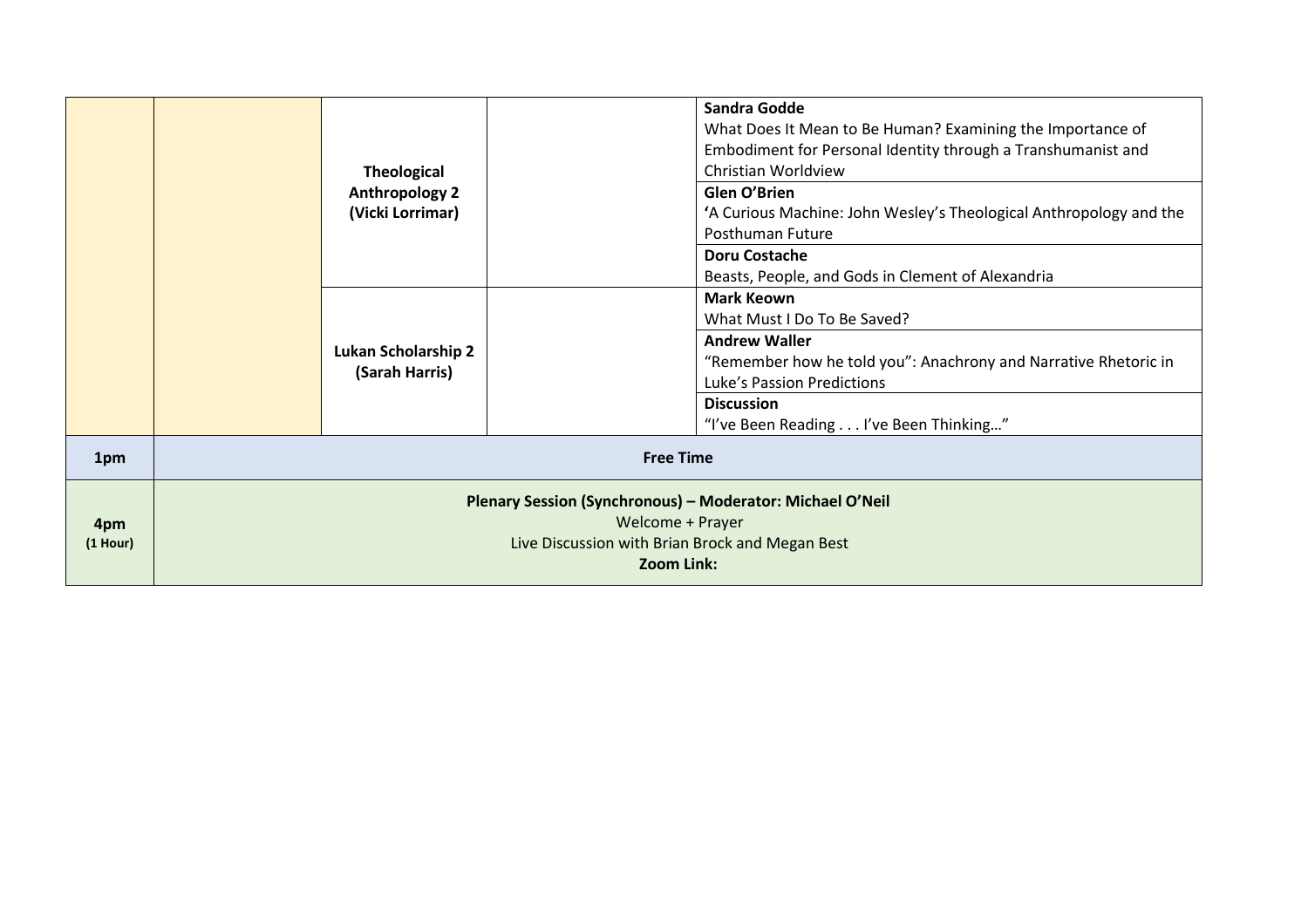| <b>WEDNESDAY JULY 7</b>     |                                                                                                                        |                             |                   |                                                                                                                                                                                                                                        |
|-----------------------------|------------------------------------------------------------------------------------------------------------------------|-----------------------------|-------------------|----------------------------------------------------------------------------------------------------------------------------------------------------------------------------------------------------------------------------------------|
| <b>AEST</b><br>11am<br>(55) | Plenary Session - Chair: Mark Lindsay; Moderator: Simone Rickerby<br>Welcome + Prayer<br>ANZATS ANNUAL GENERAL MEETING |                             |                   |                                                                                                                                                                                                                                        |
| <b>Minutes</b> )            |                                                                                                                        |                             | <b>Zoom Link:</b> |                                                                                                                                                                                                                                        |
| 12noon<br>(55)<br>Minutes)  | <b>Plenary Session - Moderator: David Perry</b><br>Economic Value of Theology (Panel Q&A)<br>Zoom Link:                |                             |                   |                                                                                                                                                                                                                                        |
|                             |                                                                                                                        | <b>Stream + Moderator</b>   | Zoom Link / ID    | <b>Presenters + Vimeo Link</b>                                                                                                                                                                                                         |
|                             |                                                                                                                        | General<br>(Michael O'Neil) |                   | <b>Michael Rhodes</b><br>Just Wisdom: Exploring Proverbs' Account of Justice in Dialogue with<br>Virtue Ethics<br><b>Greg Liston</b><br>Spirit, Church, and Mission: A Pneumatological Perspective on<br><b>Ecclesial Witness</b>      |
| 4pm<br>$(1$ Hour)           | <b>Elective Session 4</b>                                                                                              |                             |                   | <b>Matthew Gray</b><br>Theosis as an Impetus for Asset-Based Community Engagement in the<br>Early Church                                                                                                                               |
|                             |                                                                                                                        | General<br>(Nigel Pegram)   |                   | <b>Lynne Taylor</b><br>Jumping Online: Learning from One Church's Embrace of Digital<br>Worship, Ministry and Mission<br><b>Jacqueline Service</b><br>Just Worship: Triune Being and the Essential Symbiosis of Worship<br>and Justice |
|                             |                                                                                                                        |                             |                   |                                                                                                                                                                                                                                        |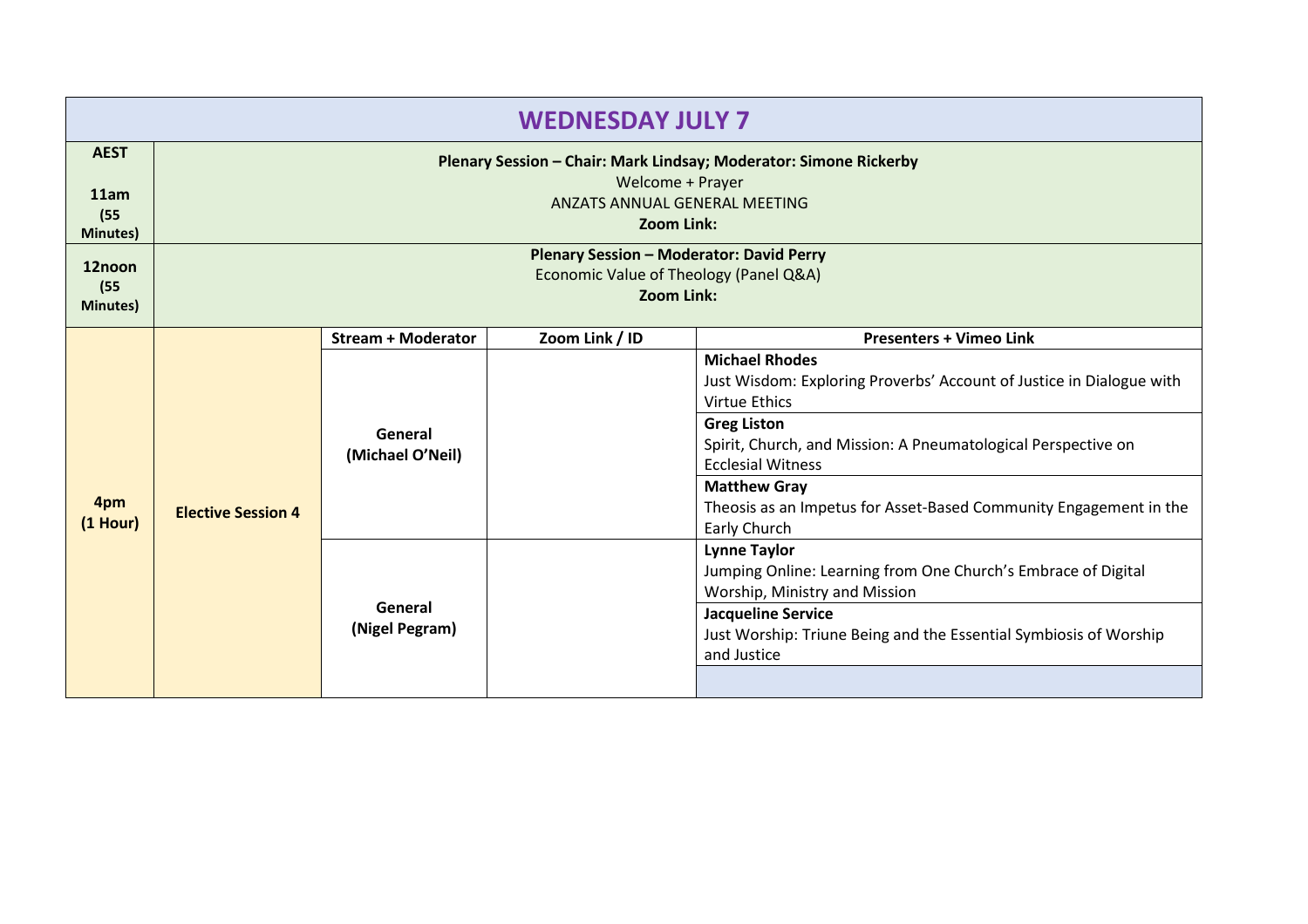|  |                                                   | <b>Emma Nicholls</b>                                                    |
|--|---------------------------------------------------|-------------------------------------------------------------------------|
|  |                                                   | Towards Full Inclusion: A Queer Revisionist Hermeneutic                 |
|  | <b>New &amp; Emerging</b>                         | <b>Jonathan Robinson</b>                                                |
|  | <b>Scholars 5</b>                                 | Paul's Unconventional and Trinitarian Sexual Ethic in 1 Corinthians     |
|  | (Myk Habets)                                      | $6:12 - 20$                                                             |
|  |                                                   | <b>Susan Smith</b>                                                      |
|  |                                                   | From a Place of Fragility: Female Servant Leadership in Muslim-         |
|  |                                                   | Majority Pakistan                                                       |
|  |                                                   | <b>Phuc Dai Nguyen</b>                                                  |
|  |                                                   | Existing on the Threshold Between Two Worlds: A Story of the            |
|  | <b>World Christianity</b>                         | Immigrant Vietnamese Elders in the United States from the Liminal       |
|  | and Diaspora                                      | Perspective                                                             |
|  | Theology 4                                        | <b>Lesley Houston</b>                                                   |
|  | (Graham Joseph Hill)                              | Marginality, Liminality, and a Third Space                              |
|  |                                                   |                                                                         |
|  |                                                   | <b>Melinda Cousins and Elliot Keane</b>                                 |
|  |                                                   | Re-storying: collaborative practice in preaching the biblical narrative |
|  |                                                   | in a local church context                                               |
|  | <b>Reading the Bible in</b><br><b>Australia 3</b> | <b>Barbara Deutschmann</b>                                              |
|  |                                                   | Damned Whores and God's Police: The Use of Genesis 2-4 in Early         |
|  | (Glen O'Brien)                                    | <b>Australian History</b>                                               |
|  |                                                   | <b>Michelle Eastwood</b>                                                |
|  |                                                   | Religion as Rhetoric and the Religious Discrimination Bill              |
|  |                                                   | <b>Sarah Bacaller</b>                                                   |
|  |                                                   | Interpreting Theological Anthropologies by Reference to Attachment      |
|  |                                                   | Theory: Heuristic Possibilities                                         |
|  | <b>Theological</b>                                | <b>Daniel Patterson</b>                                                 |
|  | <b>Anthropology 3</b>                             | Returning with Butler to Eden: A Critical Engagement with Sarah         |
|  | (Victoria Lorrimar)                               | Coakley's Reading of Judith Butler's Theory of the Body                 |
|  |                                                   | <b>Jordan Jones</b>                                                     |
|  |                                                   | Vulnerability: Precarious Life as a Call for and from Humanity          |